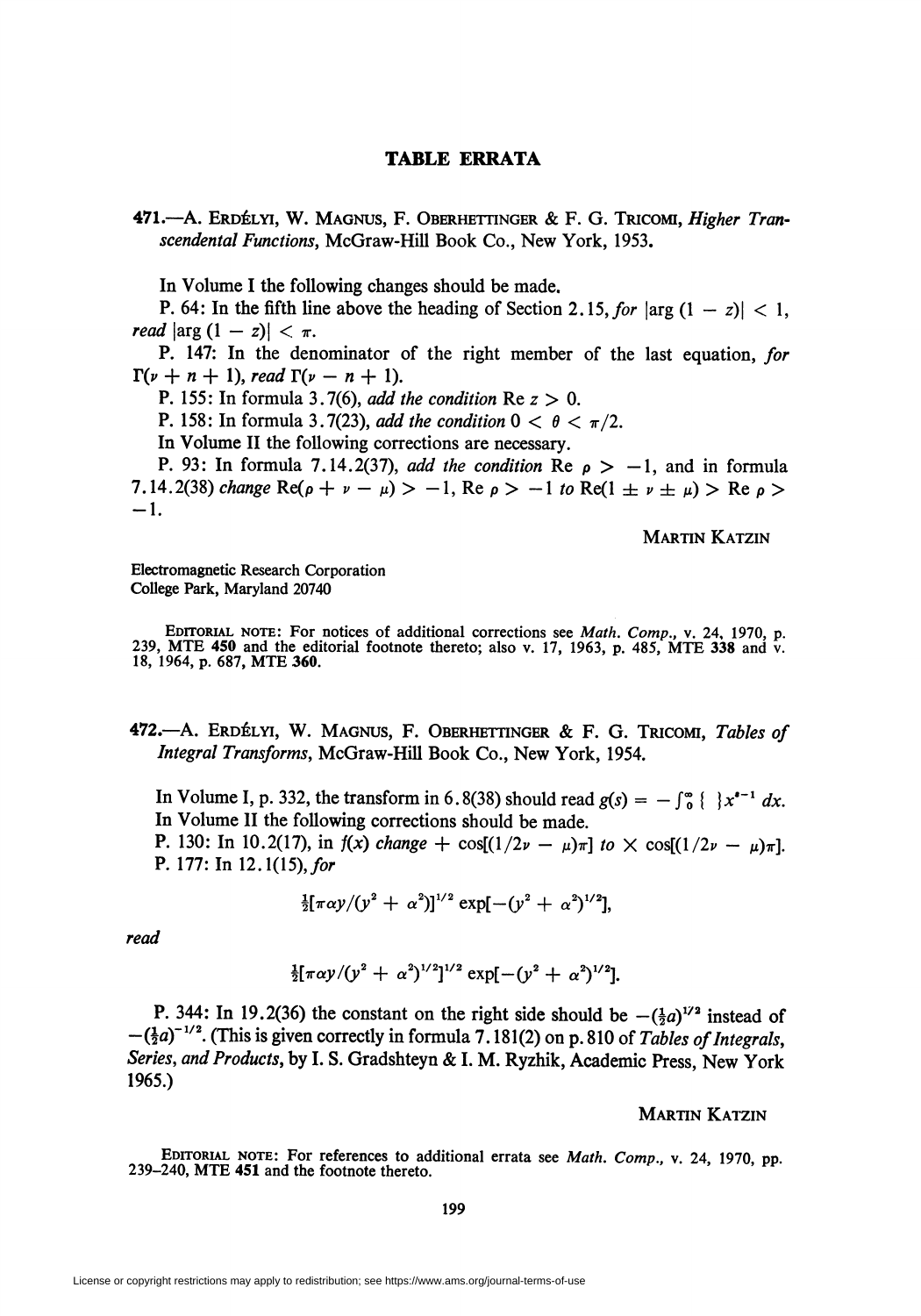473.—I. S. GRADSHTEYN & I. M. RYZHIK, Tables of Integrals, Series, and Products, 4th ed., Academic Press, New York, 1965.

On p. 326, in each of formulas 3.411(19) and 3.411(20) the coefficient  $n_k$ , defined as the ascending factorial of order k, should be replaced by the binomial coefficient  $\binom{n}{k}$ .

This error has been reproduced from a publication of Lindman [1]; the corresponding original formulas in the table of Bierens de Haan [2] are free from error.

> Carl W. Muhlhausen Daniel D. Konowalow

Department of Chemistry State University of New York at Binghamton Binghamton, New York 13901

1. C. F. Lindman, Examen des Nouvelles Tables d'Intégrales Définies de M. Bierens de Haan, reprinted by G. E. Stechert, New York, 1944, pp. 48–49.<br>2. D. Bierens de Haan, *Nouvelles Tables d'Intégrales Définies*, corrected reprint, Stechert<br>New York, 1939, Table 89, formulas 10 and 15, p. 130.

Editorial note: For announcements of additional errors in this edition of the tables of Gradshteyn & Ryzhik see *Math. Comp.*, v. 20, 1966, pp. 616–617, RMT 85; v. 21, 1967, pp.<br>293–294, MTE 408; v. 22, 1968, pp. 903–907, MTE 428; v. 23, 1969, pp. 468–469, MTE 437.

474.—PETER GRAY, Tables for the Formation of Logarithms and Antilogarithms to Twenty-Four Decimal Places, 1st ed., Layton, London, 1876 (2nd ed. 1900).

On p. 30 the last two places of the 18S value of  $e^{\tau \sqrt{43}}$  should read 66 instead of 23. Likewise, on p. 31 the final two digits of the 24S value of  $e^{\tau \sqrt{67}}$  should read 54 instead of 68.

Corresponding corrections are required in Volume I, p. 140 (Section 5.522) of the FMRC Index [1], where these values of Gray are reproduced.

Hans A. Larsen

Rens 6371 Store-Jyndevad Denmark

1. A. FLETCHER, J. C. P. MILLER, L. ROSENHEAD & L. J. COMRIE, An Index of Mathematical Tables, 2nd ed., Addison-Wesley Publishing Co., Reading, Mass., 1962.

475.—Dov JARDEN, Recurring Sequences, 2nd ed., Riveon Lematematika, Jerusalem, 1966. [See Math. Comp., v. 23, 1969, pp. 212-213, RMT 9.]

On p. 55, the cofactor of  $V_{272}$  should read

# 9606148757845010999287540714389194369 c,

and the cofactor of  $V_{276}$  should read

### 18423463609862225329.

License or copyright restrictions may apply to redistribution; see https://www.ams.org/journal-terms-of-use